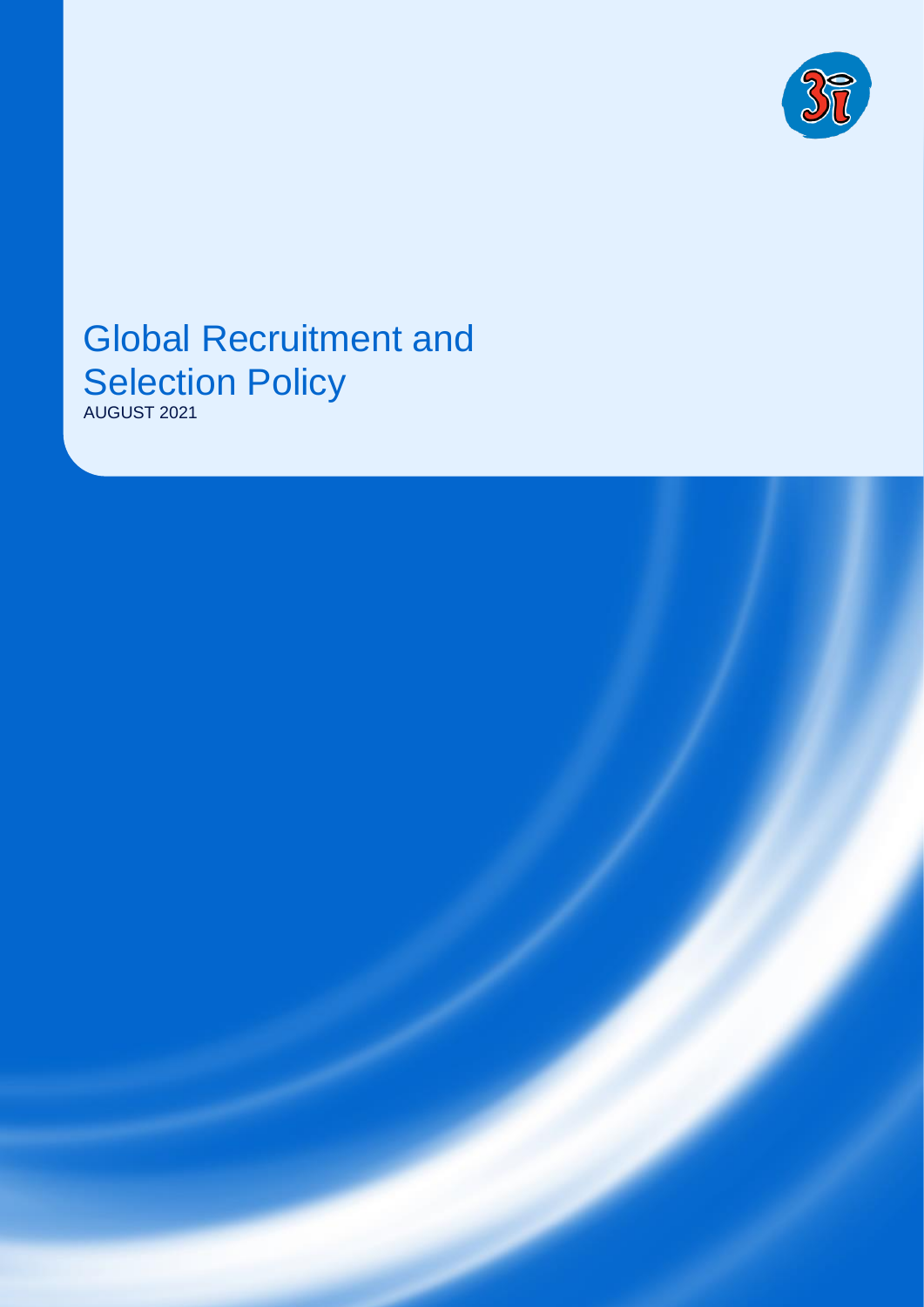# **Contents**

| <b>INTRODUCTION</b> |                                   | 3               |
|---------------------|-----------------------------------|-----------------|
| 1.                  | Process and responsibilities      | $\overline{4}$  |
| 2.                  | The recruitment process           | $\overline{4}$  |
| 3.                  | Using recruitment agencies        | $\overline{4}$  |
| 4.                  | 3i referral policy                | $\overline{4}$  |
| 5.                  | CV submission                     | $\overline{5}$  |
| 6.                  | Selection                         | $\overline{5}$  |
| 7.                  | Equal opportunities               | $\overline{5}$  |
| 8.                  | Applicant expenses and relocation | $\overline{5}$  |
| 9.                  | <b>Offers</b>                     | $\,6\,$         |
| 10.                 | Applying for a role internally    | $6\phantom{1}6$ |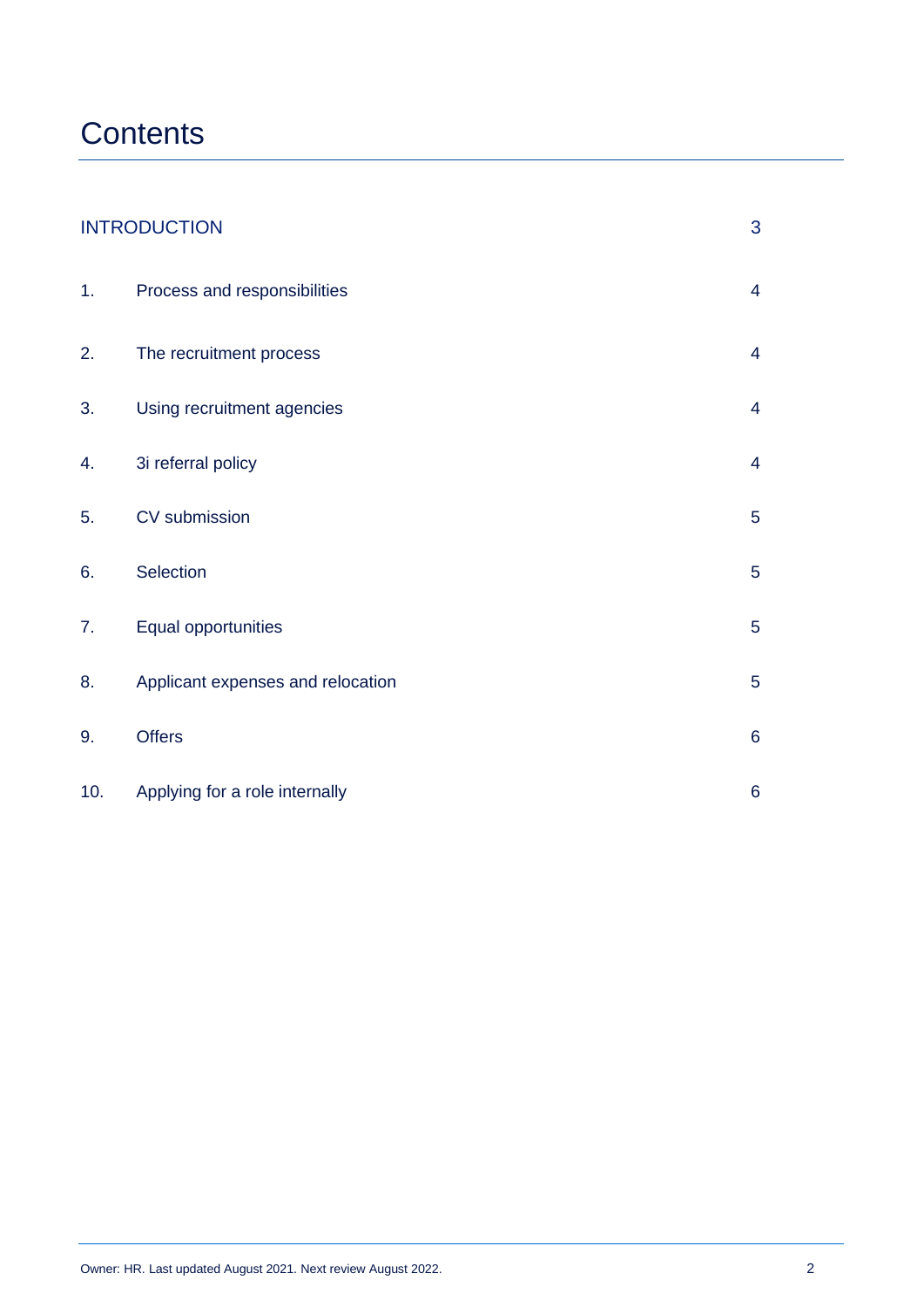# INTRODUCTION - OUR POLICY

3i's most valued resource is its employees. Therefore, it is essential that 3i attracts, selects and retains employees of the highest calibre.

The purpose of this policy is to ensure 3i has a fair, open, consistent and effective process to attract and select high calibre candidates for positions which will maximise contribution to the business.

The core principles of our recruitment process are:

- To recruit the best person for the job
- To consider candidates on merit
- To achieve and maintain the highest professional standards in the appointment of individuals to any position; and
- To recruit individuals that will embody 3i's values and enhance 3i's organisational performance and reputation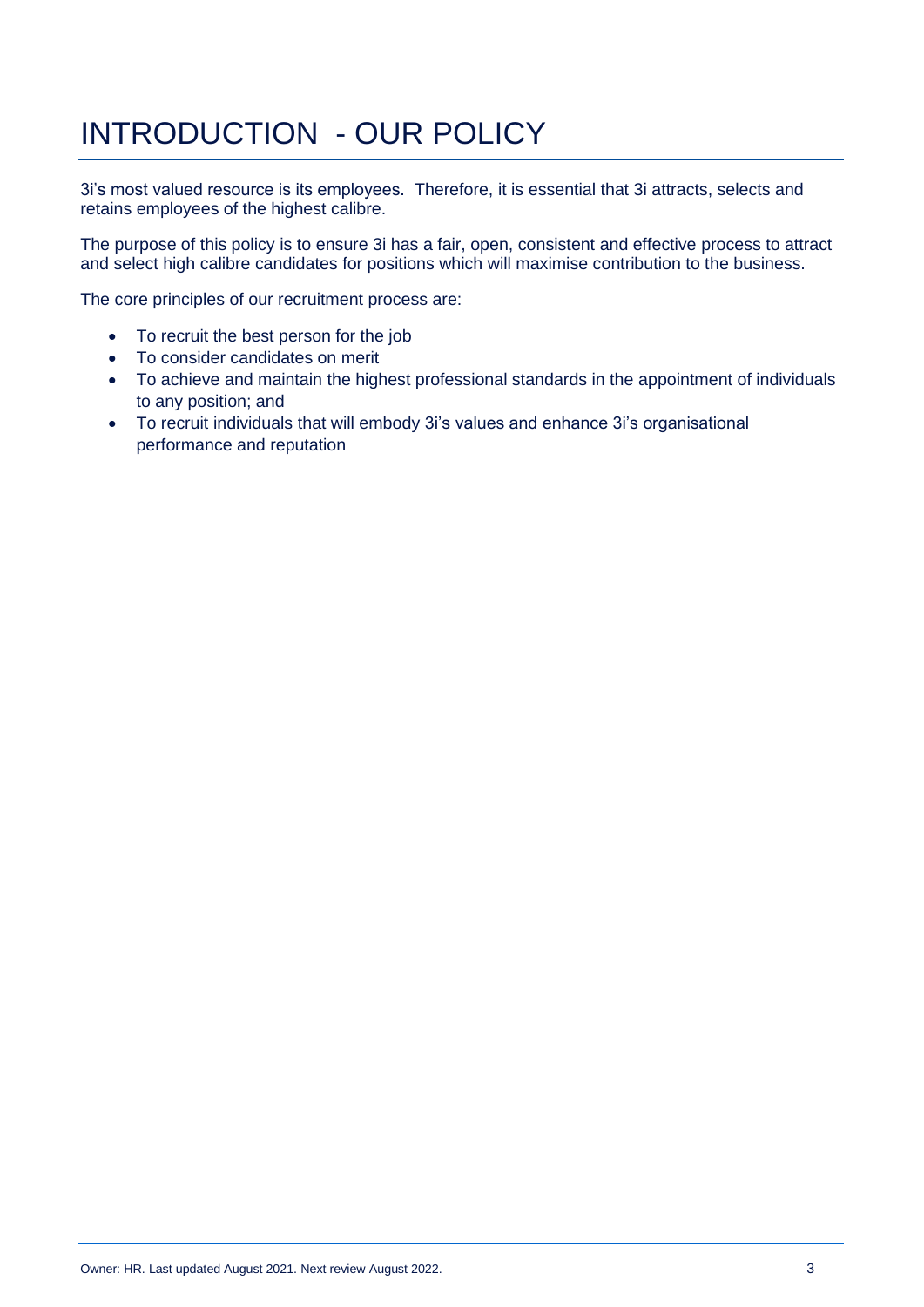# 1. Process and responsibilities

This policy and procedure encompasses all activities which form part of the recruitment and selection process. It is applicable to all employee recruitment. In order for the policy and procedure to be effective it is essential that any employee who is involved in any aspect of the recruitment and/or selection of staff is aware of this document and adheres to it.

# 2. The recruitment process

A hiring manager who wishes to recruit for a role must first obtain approval to recruit from the relevant stakeholders. HR complete a pro forma email and send to the relevant Executive Committee members for approval before the recruitment process can commence.

Once approval to recruit is given, the hiring manager should then develop a job description and person specification and discuss with the HR Manager or someone in the HR team the best approach to take to source candidates.

The recruitment process will be carried out as agreed between the Hiring Manager and HR Manager and may include some or all of the following selection methods:

- A series of telephone and face-to-face interviews
- Assessment centres
- Psychometric testing (e.g. online numerical and verbal reasoning testing, online personality questionnaire completion)

The HR Manager will be able to provide full details of the recruitment options available. All selection methods and processes will be designed to objectively assess candidates' abilities and skills necessary to do the role being recruited for.

When requested, all candidates can expect to receive accurate, timely and constructive feedback either directly or through the recruitment agency concerned.

# 3. Using recruitment agencies

If necessary, the HR Manager may engage a recruitment agency to search on our behalf. HR has a number of contracted preferred supplier agencies who offer discounted rates, and these would be briefed by the HR Manager before any other agency. Unsolicited CV's or calls from recruitment agencies that are not on the 3i preferred supplier list (PSL) should be referred to an HR Manager to avoid unnecessary contractual issues.

# 4. 3i referral policy

Encouraging employees to refer their industry and professional contacts is one of the many ways that 3i goes about employing the best possible talent. Details are available to all global 3i employees in the Employee Referral policy. Candidates for vacancies at 3i who have been referred by a 3i employee, will be required to go through the same selection methods and processes as all other candidates, to ensure that the hiring decision is entirely merit-based.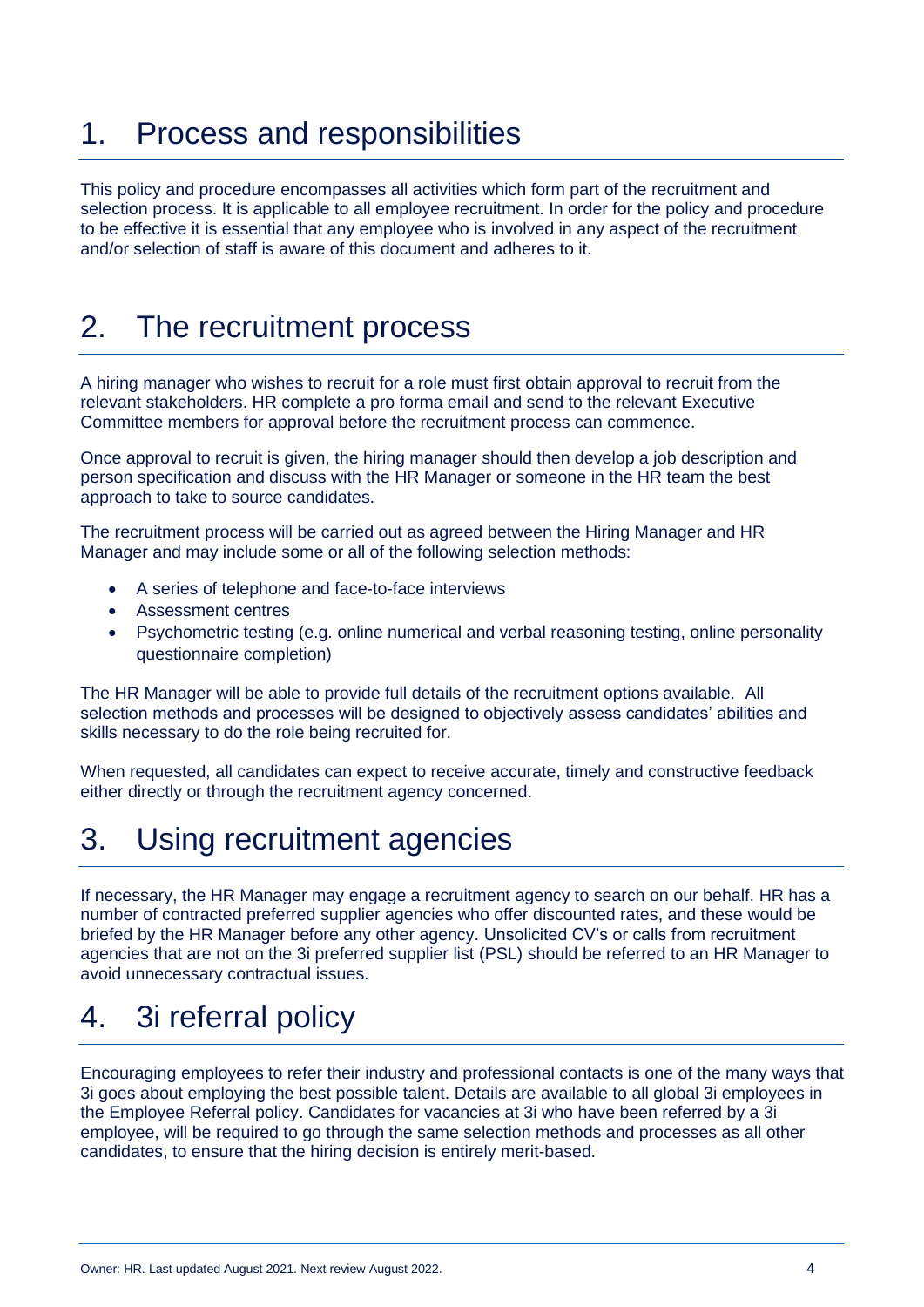# 5. CV submission

In order to apply for a role, an individual will need to email their CV to [recruitment@3i.com](mailto:recruitment@3i.com) or apply via an agency. All CVs are managed by 3i in accordance with applicable data protection legislation, this includes CVs shared with us both as part of recruitment processes and on a speculative basis.

All recruitment agencies that work with 3i are instructed to only send CVs to a designated member of the HR team and not directly to hiring managers (this includes cc'ing hiring managers on emails) so that CVs can be managed centrally by the HR team. Hiring managers will then be provided with access to a CV folder on the internal 3i Portal for the duration of the hiring process.

Once a recruitment process is completed, portal access will be removed and CVs of unsuccessful candidates will be deleted by the HR team 1 year after the recruitment process is complete. Any hard copies of CVs will also be destroyed.

3i employees should not email CVs internally or include them in calendar invitations as part of recruitment processes.

#### **Speculative CVs**

All CVs sent to 3i on a speculative basis, either from a candidate or recruitment agency, should be forwarded directly to [recruitment@3i.com](mailto:recrutiment@3i.com) and, in accordance with the policy on the external 3i website, a member of the HR team will review and respond where the CV is relevant for a current recruitment need. All CVs will be deleted 6 months from receipt. Should a candidate prefer that their CV is not held on file by 3i, they should email [recruitment@3i.com](mailto:recruitment@3i.com) and request that the CV is deleted.

The original email received by the 3i employee will then be deleted, and not forwarded to any other 3i employees.

#### 6. Selection

Decisions are objective and based on competency-based questions asked during the interview process, during which the candidate will meet multiple individuals from 3i. Also taken into account is past career experience, technical skills and professional abilities, and aspirations. Selection is based on hiring the best person for the job.

#### 7. Equal opportunities

3i is committed to ensuring equal opportunities throughout our recruitment and selection process. All stages of the process will see individuals treated equally and fairly. 3i will endeavour to facilitate any special arrangements needed for disabled candidates to attend an interview at any of 3i's international offices. Please also refer to the Equal Opportunities & Diversity policy.

# 8. Applicant expenses and relocation

Where agreed and approved in advance, 3i will cover travel expenses for long distance journeys. In all cases candidates are expected to use the most economical means available, e.g. car, standard class rail travel or economy air tickets. If journeys are made by car, only petrol costs will be reimbursed. Local journeys, use of company cars, meals and other incidentals will not be reimbursed.